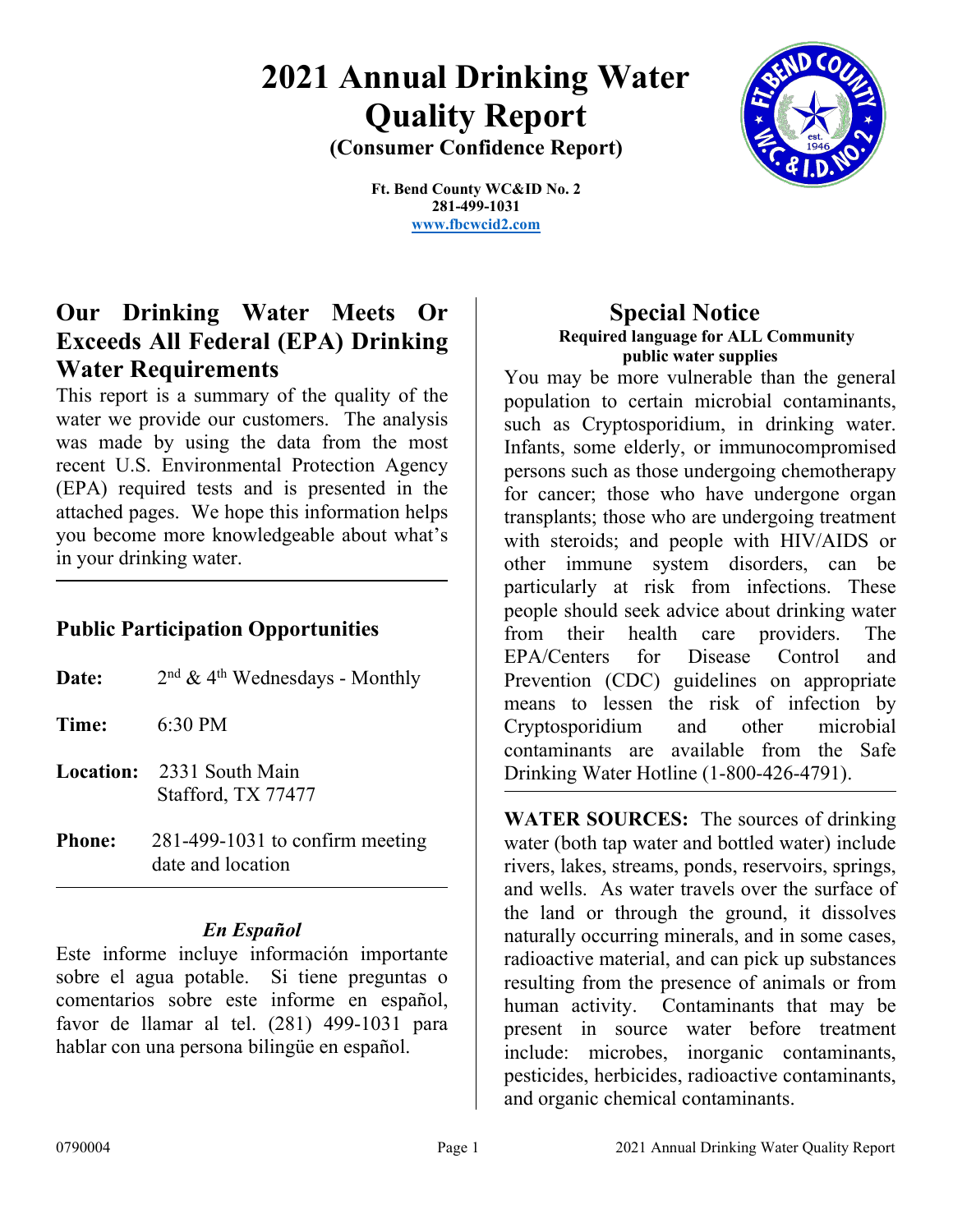### **Where do we get our drinking water?**

Our drinking water is obtained from GROUND and SURFACE water sources. The water comes from the following Lake/River/Reservoir/Aquifer: EVANGELINE, CHICOT and the BRAZOS RIVER. The Texas Commission on Environmental Quality (TCEQ) completed an assessment of your source water and results indicate that some of your sources are susceptible to certain contaminants. The sampling requirements for your water system are based on this susceptibility and previous sample data. Any detection of these contaminants may be found in this Consumer Confidence Report. For more information on source water assessments and protection efforts at our system, contact Ft. Bend County WC&ID No. 2 at 281-499-2041.

## **ALL drinking water may contain contaminants**

When drinking water meets federal standards there may not be any health-based benefits to purchasing bottled water or point of use devices. Drinking water, including bottled water, may reasonably be expected to contain at least small amounts of some contaminants. The presence of contaminants does not necessarily indicate that water poses a health risk. More information about contaminants and potential health effects can be obtained by calling the Environmental Protection Agency's Safe Drinking Water Hotline (1-800-426-4791).

## **Secondary Constituents**

Many constituents (such as calcium, sodium, or iron) which are often found in drinking water can cause taste, color, and odor problems. The taste and odor constituents are called secondary constituents and are regulated by the State of Texas, not EPA. These constituents are not causes for health concern. Therefore, secondaries are not required to be reported in this document but they may greatly affect the appearance and taste of your water.

# **About The Following Pages**

The pages that follow list all federally regulated or monitored contaminants which have been found in your drinking water. The U.S. Environmental Protection Agency (EPA) requires water systems to test for up to 97 contaminants.

# **DEFINITIONS**

**Avg** – Regulatory compliance with some MCLs is based on a running annual average of monthly samples.

**Maximum Contaminant Level (MCL)** – The highest permissible level of a contaminant in drinking water. MCLs are set as close to the MCLGs as feasible using the best available treatment technology.

**Maximum Contaminant Level Goal (MCLG)** – The level of a contaminant in drinking water below which there is no known or expected health risk. MCLGs allow for a margin of safety.

**Maximum Residual Disinfectant Level (MRDL) –** The highest level of disinfectant allowed in drinking water. There is convincing evidence that addition of a disinfectant is necessary for control of microbial contaminants.

**Maximum Residual Disinfectant Level Goal (MRDLG)** The level of a drinking water disinfectant below which there in no known or expected risk to health. MRDLGs do not reflect the benefits of the use of disinfectants to control microbial contamination.

**Action Level (AL)** – The concentration of a contaminant which, if exceeded, triggers treatment or other requirements which a water system must follow.

**Action Level Goal (ALG) -** The level of a contaminant in drinking water below which there is no known or expected risk to health. ALGs allow for a margin of safety.

**Level 1 Assessment –** A Level 1 assessment is a study of the water system to identify potential problems and determine (if possible) why total coliform bacteria have been found in our water system.

**Level 2 Assessment –** A Level 2 assessment is a very detailed study of the water system to identify potential problems and determine (if possible) why an E. coli MCL violation has occurred and/or why total coliform bacteria have been found in our water system on multiple occasions. **Treatment Technique TT –** A required process intended to reduce the level of a contaminant in drinking water.

### **ABBREVIATIONS**

- **NTU** Nephelometric Turbidity Units
- **MFL** Million fibers per liter (a measure of asbestos)
- **pCi/l** Picocuries per liter (a measure of radioactivity)
- **ppm** parts per million, or milligrams per liter (mg/l)
- **ppb**  parts per billion, or micrograms per liter (ug/l)
- **ppt**  parts per trillion, or nanograms per liter
- **ppq** parts per quadrillion, or picograms per liter
- **NA** Not applicable
- **mrem** millirems per year (a measure of radiation absorbed by the body)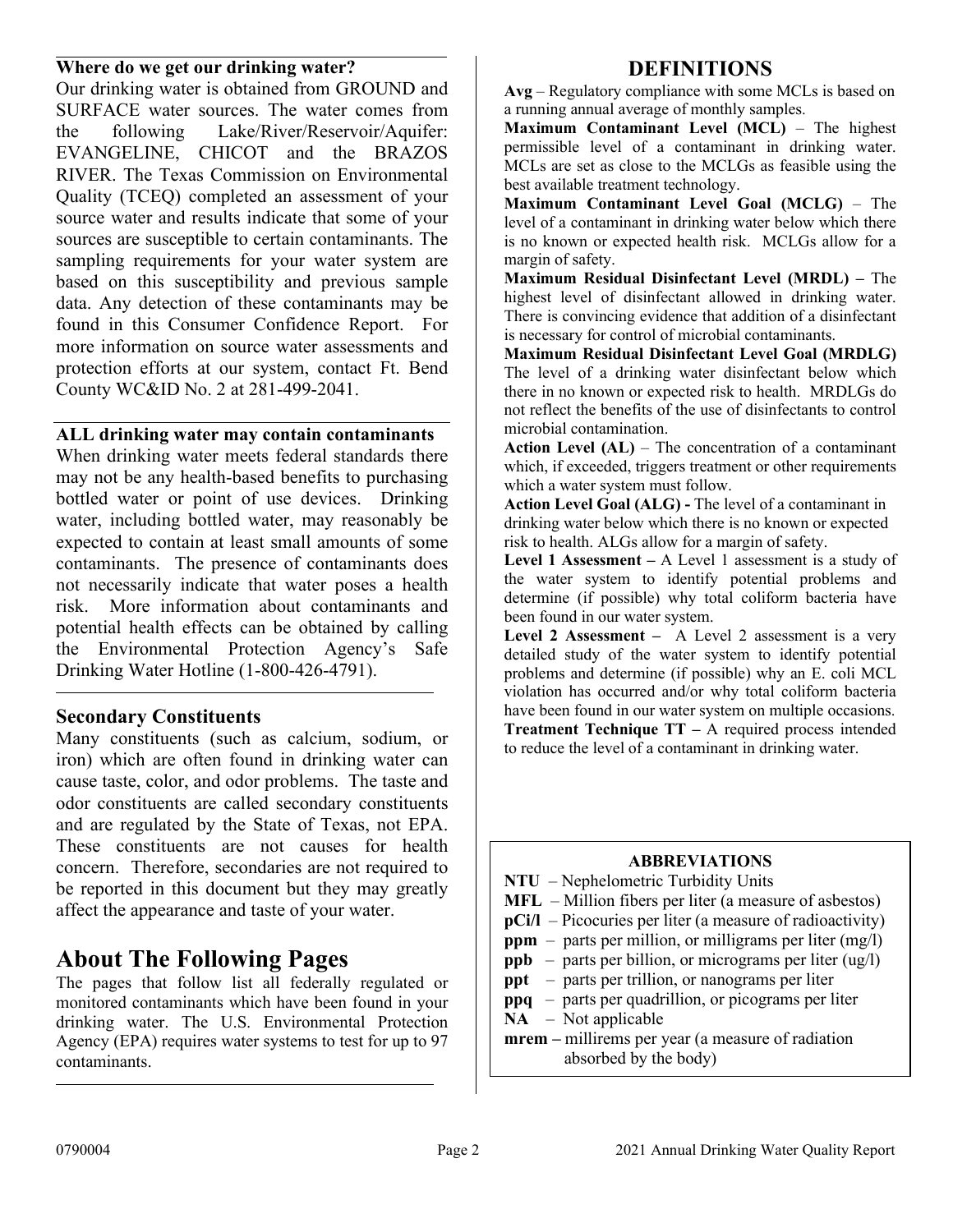### **Information about Source Water Assessments**

The TCEQ completed an assessment of your source water, and results indicate that some of your sources are susc eptible to certain contaminants. The sampling requirements for your water system are based on this susceptibility a nd previous sample data. Any detections of these contaminants may be found in this Consumer Confidence Report . For more information on source water assessments and protection efforts at our system, contact Ft. Bend County WC&ID No. 2 at 281-499-1031.

### **Regulated Contaminants**

| Disinfectants and Di Collectio Highest Level Range of Lev<br>sinfection By-Produc<br>ts                                                           | n Date | <b>Detected</b>                                 | els Detected                 | <b>MCLG</b>               | <b>MCL</b><br><b>Units</b> |              | <b>Violation</b> | Likely source of contamination                                                                                                                    |  |
|---------------------------------------------------------------------------------------------------------------------------------------------------|--------|-------------------------------------------------|------------------------------|---------------------------|----------------------------|--------------|------------------|---------------------------------------------------------------------------------------------------------------------------------------------------|--|
| <b>Chlorite</b>                                                                                                                                   | 2021   | 1.5                                             | $0 - 1.5$                    | 0.8                       | $\mathbf{1}$               | ppm          | N                | By-product of drinking water disinfection                                                                                                         |  |
| Haloacetic Acids * (H<br>AA5)                                                                                                                     | 2021   | 5.9                                             | $0 - 5.9$                    | No goal for t<br>he total | 60                         | ppb          | N                | By-product of drinking water disinfection                                                                                                         |  |
| *The value in the Highest Level or Average Detected column is the highest average of all HAA5 sample results collected at a location over a year. |        |                                                 |                              |                           |                            |              |                  |                                                                                                                                                   |  |
| <b>Total Trihalomethane</b><br>s<br>$*$ (TTHM)                                                                                                    | 2021   | $\mathbf{1}$                                    | $0 - 1.7$                    | No goal for t<br>he total | 80                         | ppb          | N                | By-product of drinking water disinfection                                                                                                         |  |
|                                                                                                                                                   |        |                                                 |                              |                           |                            |              |                  | *The value in the Highest Level or Average Detected column is the highest average of all TTHM sample results collected at a location over a year. |  |
| Inorganic Contamina Collectio<br>nts                                                                                                              | n Date | <b>Highest Level</b><br>or Average D<br>etected | Range of Lev<br>els Detected | <b>MCLG</b>               | <b>MCL</b>                 | <b>Units</b> | <b>Violation</b> | Likely source of contamination                                                                                                                    |  |
| <b>Barium</b>                                                                                                                                     | 2021   | 0.0562                                          | 0.0562-0.0562                | 2                         | $\overline{2}$             | ppm          | N                | Discharge of drilling wastes; Discharge<br>from metal refineries; Erosion of<br>natural deposits.                                                 |  |
| <b>Fluoride</b>                                                                                                                                   | 2021   | 0.1                                             | $0.1 - 0.1$                  | 4                         | 4.0                        | ppm          | N                | Erosion of natural deposits; Water additi<br>ve which promotes strong teeth; Dischar<br>qe                                                        |  |
| Nitrate [measured as<br>Nitrogen]                                                                                                                 | 2021   | 1                                               | $0.0 - 0.55$                 | 10                        | 10                         | ppm          | N                | Runoff from fertilizer use; Leaching from<br>septic tanks, sewage; Erosion of natural<br>deposits.                                                |  |
| Radioactive Contami Collectio Highest Level Range of Lev<br>nants                                                                                 | n Date | <b>Detected</b>                                 | els Detected                 | <b>MCLG</b>               | <b>MCL</b>                 | <b>Units</b> | <b>Violation</b> | Likely source of contamination                                                                                                                    |  |
| <b>Combined Radium 2</b><br>26/228                                                                                                                | 2021   | 1.59                                            | $1.59 - 1.59$                | 0                         | 5                          | pCi/L        | N                | Erosion of natural deposits                                                                                                                       |  |
| Gross alpha excludin<br>g radon and uranium                                                                                                       | 2021   | 9                                               | $0 - 9$                      | $\Omega$                  | 15                         | pCi/L        | N                | Erosion of natural deposits                                                                                                                       |  |
| <b>Uranium</b>                                                                                                                                    | 2021   | 2.2                                             | $0 - 2.2$                    | 0                         | 30                         | ppb          | N                | Erosion of natural deposits                                                                                                                       |  |
| <b>Beta/Photon Emitter</b><br>s                                                                                                                   | 2021   | 4.2                                             | $0 - 4.2$                    | $\Omega$                  | 50                         | pCi/L*       | N                | Decay of natural and man-made deposits                                                                                                            |  |

\*EPA considers 50 pCi/L to be the level of concern for beta particles.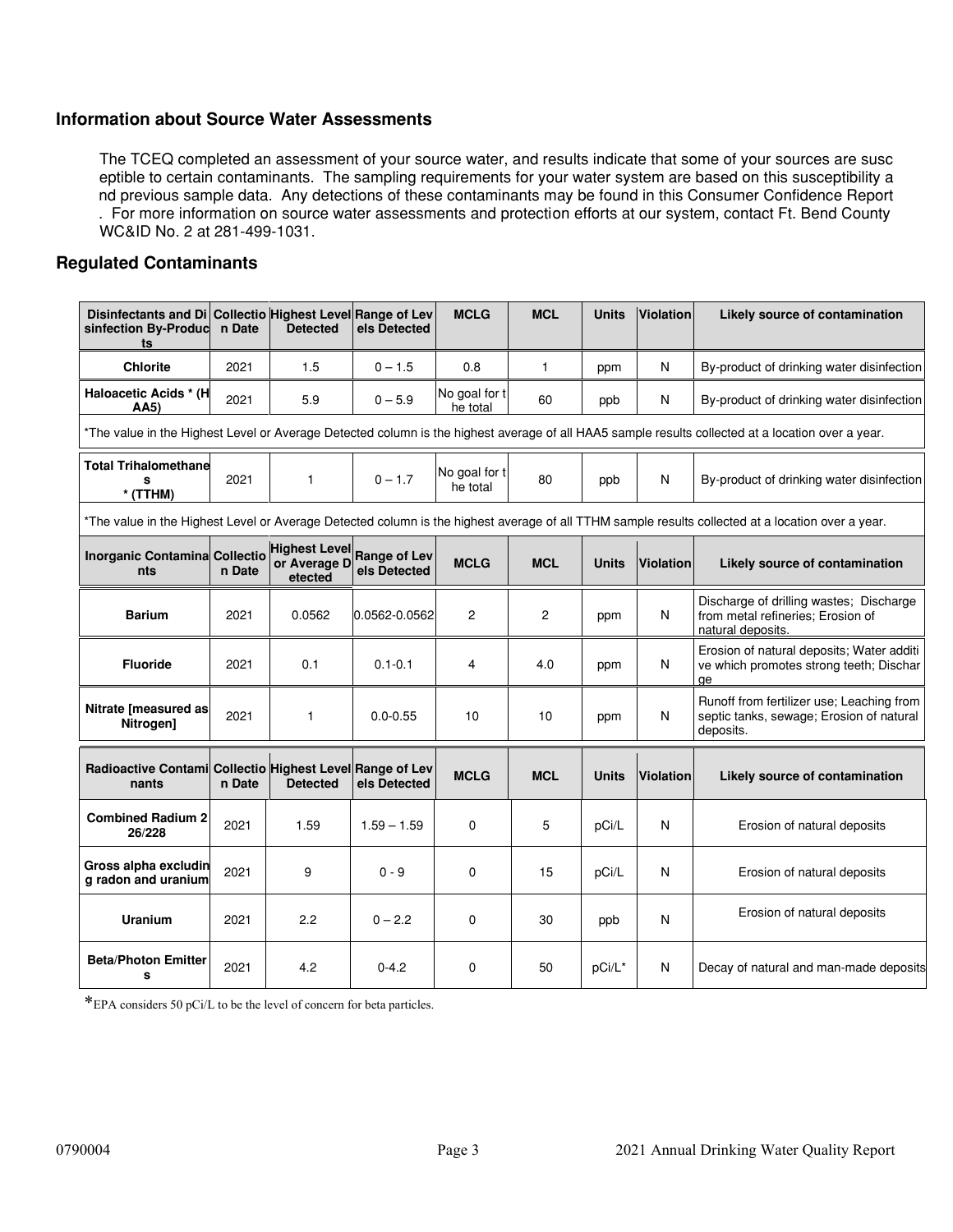| Synthetic organic c   Date Sam Highest Leve Range of individ   MCLG  <br>ontaminants includi<br>ng pesticides and h<br>erbicides | pled | <b>II</b> Detected | ual samples | <b>MCL</b> | <b>Units</b> | <b>Violation</b> | Likely source of contamination              |
|----------------------------------------------------------------------------------------------------------------------------------|------|--------------------|-------------|------------|--------------|------------------|---------------------------------------------|
| Atrazine                                                                                                                         | 2021 | 0.12               | $0 - 0.12$  |            | ppb          | N.               | Runoff from herbicide used on row cro<br>ps |

#### **Coliform Bacteria**

| <b>Maximum Contamin</b><br>ant Level Goal | <b>Total Coliform</b><br><b>Maximum</b><br>Contaminant<br>Level | <b>Positive</b> | i Maximum Contaminan  ve E. Coli or Fecal <br>t Level                                                                               | <b>Coliform Sample</b> |   | Highest No. of Fecal Coliform or E. Col Total No. of Positi Violation   Likely source of contamination |
|-------------------------------------------|-----------------------------------------------------------------|-----------------|-------------------------------------------------------------------------------------------------------------------------------------|------------------------|---|--------------------------------------------------------------------------------------------------------|
|                                           | 5% of monthly<br>samples are<br>positive                        | $1.9\%$         | A routine sample and a r<br>epeat sample are total co<br>liform positive, and one<br>is also fecal coliform or E.<br>coli positive. |                        | N | Naturally present in the environment                                                                   |

#### **Turbidity**

|                                      | <b>Limit (Treatment Level Detecte)</b><br>Technique) |          | <b>Violation</b> | Likely source of contamination |
|--------------------------------------|------------------------------------------------------|----------|------------------|--------------------------------|
| Highest single measurement           | i ntu                                                | 0.37 NTU | N                | Soil runoff                    |
| Lowest monthly % meeting lim<br>l it | $0.3$ NTU                                            | 100%     | N                | Soil runoff                    |

Information Statement: Turbidity is a measurement of the cloudiness of the water caused by suspended particles. We monitor it because it is a goo d indicator of water quality and the effectiveness of our filtration and disinfectants.

#### **Total Organic Carbon**

The percentage of Total Organic Carbon (TOC) removal was measured each month and the system met all TOC removal requirements set, unless a TOC violation is noted in the violations section.

#### **Maximum Residual Disinfectant Level**

| Year | Contaminant | Average<br>Level | Range of<br><b>Levels</b><br><b>Detected</b> | <b>MRDL</b> | <b>MRDLG</b> | <b>Unit of</b><br><b>Measure</b> | <b>Violation</b> | <b>Source of Contaminant</b>          |
|------|-------------|------------------|----------------------------------------------|-------------|--------------|----------------------------------|------------------|---------------------------------------|
| 2021 | hloramine   | 2.40             | $-4.10$<br>0.1                               |             |              | ppm                              | N                | Disinfectant used to control microbes |

#### **Lead and Copper**

| Lead and<br>Copper | Date Sa<br>mpled | <b>MCLG</b> | <b>Action Lel</b><br>vel (AL) | ntile  | 90th Perce # Sites Ovel<br>r AL | <b>Units</b> | n | Violatio Likely source of contamination                                                                     |
|--------------------|------------------|-------------|-------------------------------|--------|---------------------------------|--------------|---|-------------------------------------------------------------------------------------------------------------|
| Copper             | 2021             | 1.3         | 1.3                           | 0.0997 |                                 | ppm          | N | Erosion of natural deposits; Leaching from wood preservativ<br>es: Corrosion of household plumbing systems. |
| Lead               | 2021             |             | 15                            | 2.51   |                                 | ppb          | N | Corrosion of household plumbing systems; Erosion of<br>natural deposits.                                    |